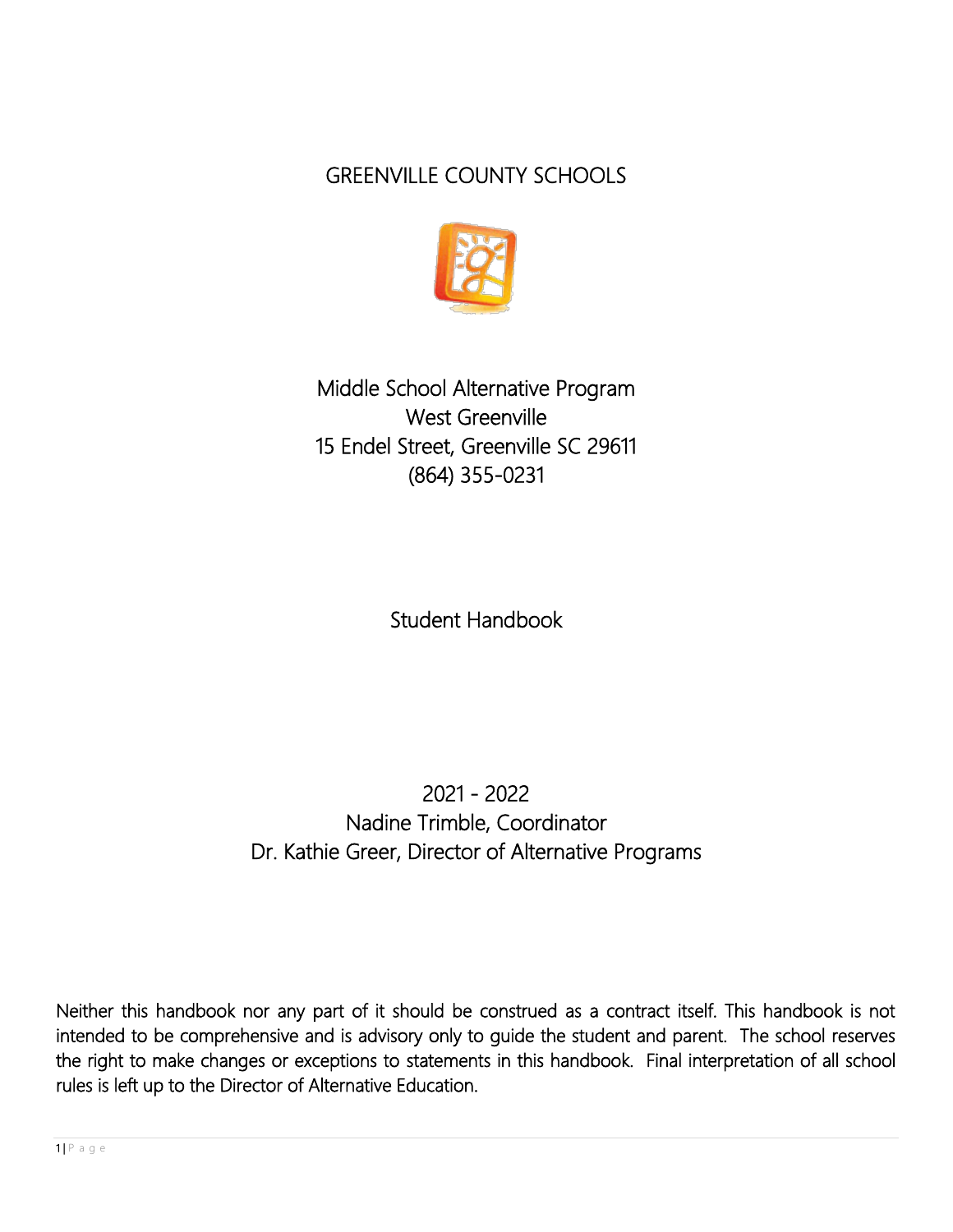# The Middle School Alternative Program

The Middle School Alternative Program provides services to students in grades six through eight who are experiencing difficulty at the middle school level. Students with frequent discipline problems and academic deficiencies are considered for acceptance into the program. These students are identified as those that interfere with the learning of other class members and refuse to follow The School District Discipline Code. Students attending this program receive intense instruction in "Life Skills" and are placed on a behavior management system. Students will normally attend this program for a minimum of one quarter (9 weeks). Transportation and lunch are provided. For additional information call: West Greenville MSAP 355-0231.

# Mission

The Alternative Programs of The School District of Greenville County will provide short term educational settings which offer instructional programs to address the behavioral, academic and social needs of at-risk students.

#### Entrance Requirements

Students are placed in the West Greenville Middle School Alternative Program through one of the following ways:

- 1. Administrative Placement By District Level Staff
- 2. Board placement

# Exit Requirements

Program exit requirements will be explained to parents and students during the enrollment conference. Because students enter and exit the Alternative Program at various times during the school, we do not adhere to a set number of days per student. We do require that students demonstrate over a substantial period of time the ability to function academically and socially in the regular school environment. Our staff will contact parents periodically to answer questions and share student progress.

# Academic Plan/Grades

The West Greenville Middle School Alternative program offers the same curriculum as the regular schools. Mathematics and Language Arts are individualized; Social Studies and Science are taught using a blend of curricular objectives across grade-level.  $A = 90 - 100$ 

 $B = 89 - 80$  $C = 79 - 70$  $D = 69-60$  $F = 59$  (partial GPR point credit)

# School & Office Hours

The school day for students begins at 8:45 A.M. and ends at 3:00 P.M. Someone will be available in the office to assist parents and / or students between the hours of 8:00 A.M. – 3:45 P.M. If special assistance is needed, please schedule a conference to meet with the appropriate personnel. Students may be dropped off, no earlier than 8:45 AM. Students should be picked up by 3:00 PM. Parents must contact the Main Office and submit written permission should their child request to ride with someone other than the designee assigned by the parent during the intake procedure. Parents must also give written permission for a student to walk home from West Greenville MSAP.

#### **Medication**

All medications shall be maintained in the nurse's office. Proper forms from parent and physician must be completed and on file. We cannot dispense any medication without parental and physician consent.

# Personal Belongings

Cell phones, book bags and backpacks are not allowed within the school. Any items of value should be left at home. Furthermore, students are encouraged not to bring money to school. The school and the School District of Greenville County are not responsible for theft or loss of personal belongings. **There will be absolutely no food, drink or gum allowed in class.**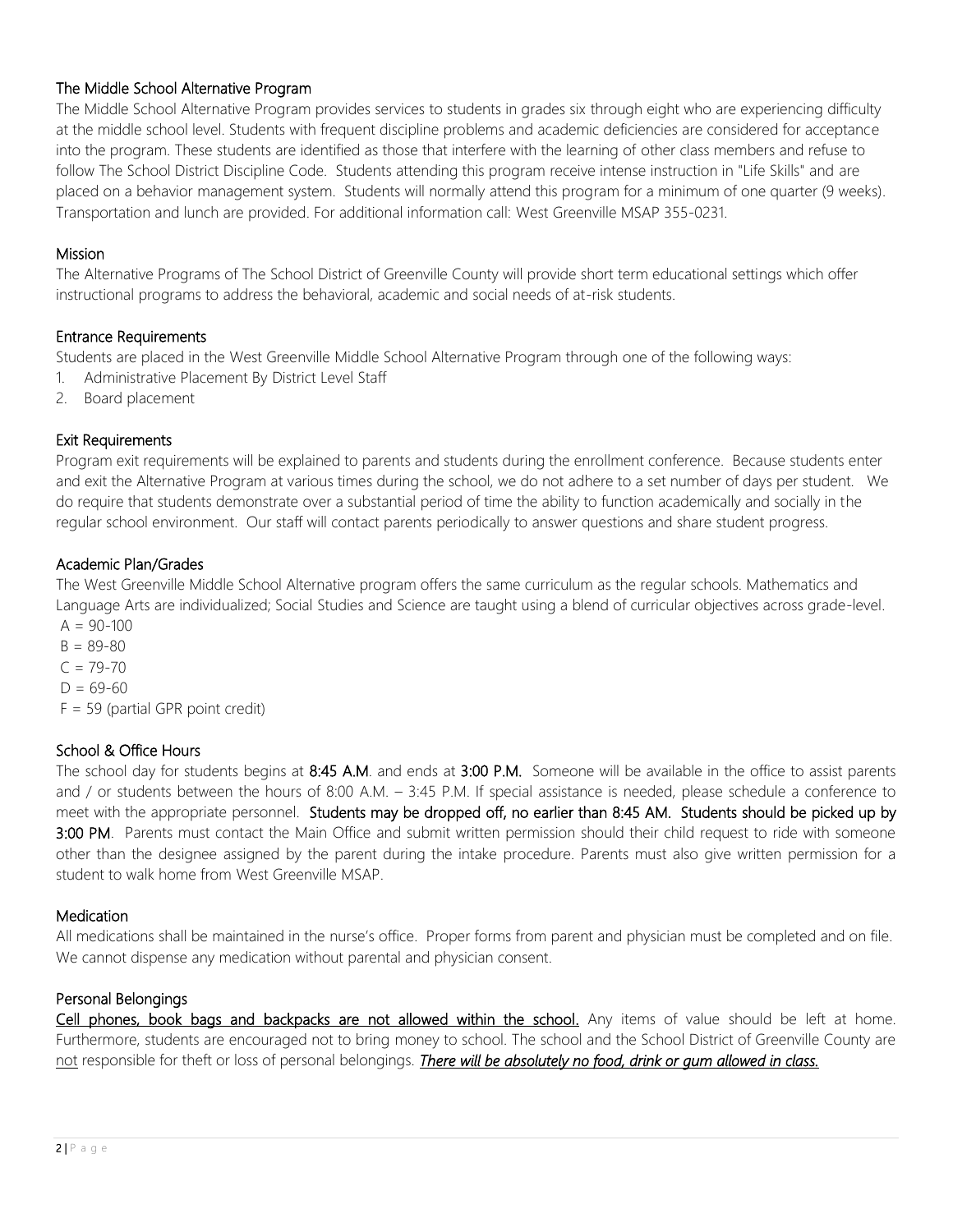#### Life Skills

M.S.A.P. not only focuses on the academic success of student, but also their social development. All students attending M.S.A.P. will receive Life Skills instruction. Some of the subjects covered in Life Skills are communication, anger management, conflict resolution, decision making, and alcohol & drug abuse.

#### **Attendance**

Please submit a note from your child's physician or from a court mandated appointment after each absence. Students are not allowed more than 10 unexcused absences.

# Recovery Process

Behavioral interventions are based on daily behavioral performance within the classroom to removal from the classroom environment. The following steps are implemented for most problem behaviors:

- Students may earn the right to re-enter class by successfully completing the Recovery process. The parent/guardian will be contacted whenever your child has been temporarily removed for recovery.
- Time Recovery is an opportunity for the student to identify what took place that was inappropriate. Students may be re-admitted to class when they are calm and refocused on how they will fix their problem and become a productive student.
- If the student continues to refuse to cooperate, the parent may be asked to come and pick the student up.

# Student Behavior (Policy JCDA)

The Board expects students to conduct themselves in an orderly, courteous, dignified and respectful manner. This requirement refers to their actions toward other students and teachers, their language, their dress and their manners. The Board believes selfdiscipline is an interpersonal goal of public education. Students have a responsibility to know and respect the policies, rules and regulations of the school and District. Violations of such policies, rules and regulations will result in disciplinary actions. The Board directs students to the District's Behavior Code set forth in this policy and the student handbook for their individual school. The Board authorizes its school authorities to employ probation and suspension and to recommend expulsion, if necessary, to enforce this policy.

# **Suspension**

Suspension is the exclusion of a student from school and school activities for a period of time not to exceed 10 school days for any one offense. The Board uses the word suspension in this policy to mean either suspension from school or in-school suspension as determined by the principal. The Board delegates the power of suspension to District administrators. Requests for review of suspensions may be made to the principal and the Superintendent's designee. The decision of the Superintendent's designee ends the appeal process for suspensions. However, the Board must review suspensions that occur within the last 10 days of the school year if such suspension would make a student ineligible to receive credit for the school year. Suspension of students who are classified as disabled will be handled consistent with federal and state law and with procedures established by the Board.

# Expulsion

Expulsion is the removal of a student from a school for the remainder of the school year, except in cases of permanent expulsion. A student may be expelled for any reason listed in the Student Behavior Code Policy JCDA, for the commission of any crime, gross immorality, gross misbehavior or the violation of any other written rules and regulations established by the Board or the State Board of Education, or when the presence of the student is deemed to be detrimental to the best interests of the school. Students who engage in an ongoing pattern of behavior that is disruptive to the orderly operations of the school shall be recommended for expulsion, as set forth in Policy JCDA. Expulsion means the student cannot attend school or be on the school grounds, cannot attend any school-related events or activities on or off campus, and cannot ride a school bus. The Board delegates to a District hearing officer the authority to conduct administrative hearings and expel students. The decision of the hearing officer may be appealed by either the student or the administration to the Board as indicated in Policy JDE.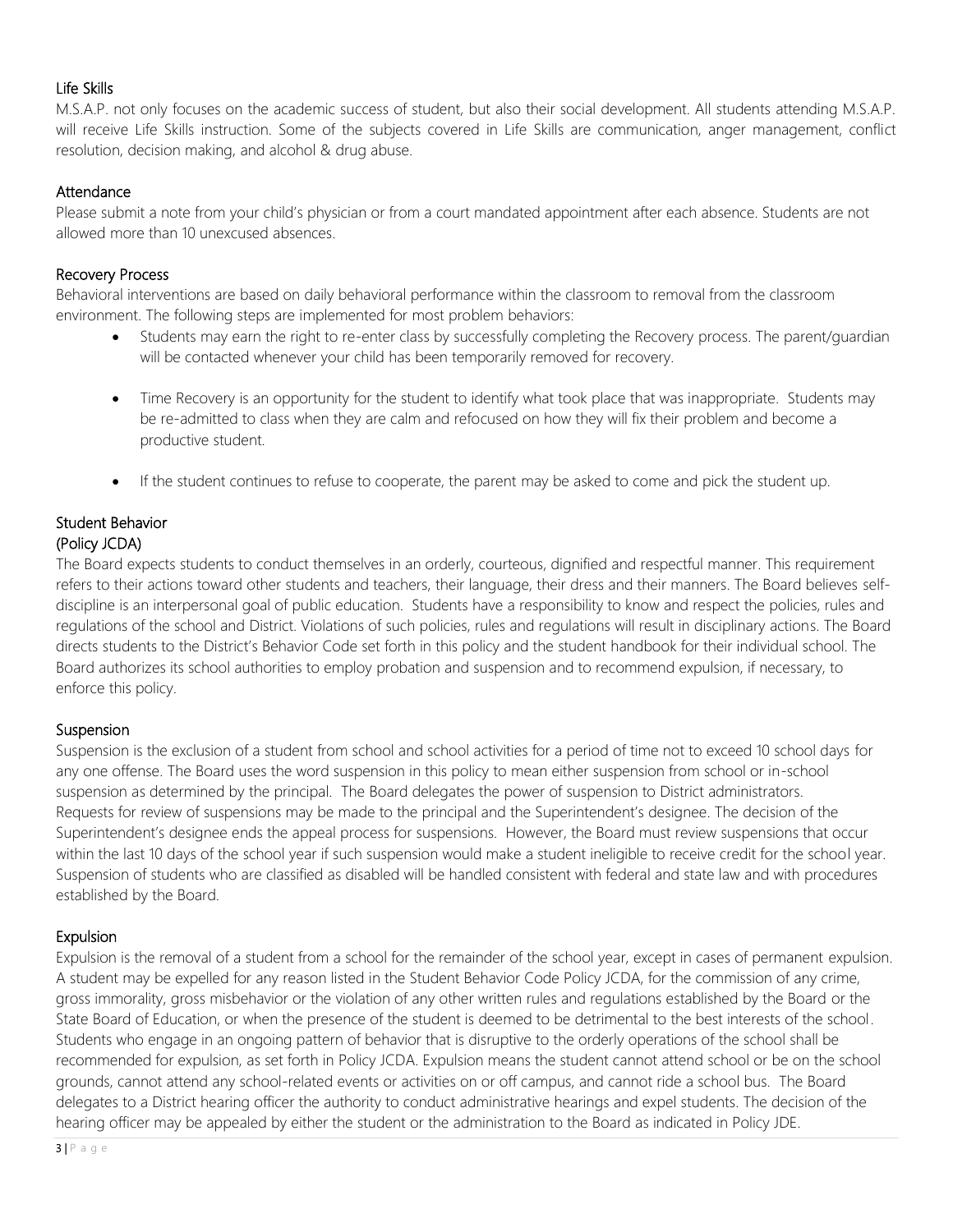# Reporting Bullying, Discrimination, Harassment, Intimidation and Misconduct

The District is committed to fostering an environment that both promotes learning and prevents disruptions to the educational process. Accordingly, the District prohibits all forms of bullying, discrimination, harassment, or intimidation. As provided in Board Policy and Administrative Rule JCDAG, students and parents may file a report of bullying, discrimination, harassment, intimidation, or misconduct by other students, employees of the District, or third parties involved in the school setting.

All reports should be filed with the principal or his or her designee. Reports may also be filed by a student's parent. If the allegation is against the school's administration, the student or parent should file a report directly with the District's Parent Resource Representative. (See Policy JA for contact information). Anonymous reports may be made, but those reports must provide the District with adequate information in order to begin an investigation.

Additionally, students and parents should immediately report any concerns related to employee interactions with students that are inconsistent with the requirements and expectations contained in Board Policy GBV. Concerns that should be immediately reported to a school's administration include potential mistreatment of students and other conduct by employees that could constitute inappropriate interaction or communication, including those sexual in nature.

# Weapons (firearms)

The Board or its designee will expel for no less than one calendar year any student who has brought or possessed a firearm on school property, at District or school related functions, or at any setting under the jurisdiction of the Greenville County Schools.

# Alcohol Use/Drug Use (Summary of Policy JCDAC)

No student, regardless of age, will possess, use, sell, purchase, barter, distribute, or be under the influence of alcohol or a controlled substance, as defined in S.C. Code Ann. §§ 44-53-110 through 44-53-270, (see the Behavior Code) in the following circumstances:

- on school property (including buildings, grounds, vehicles)
- at any school-sponsored activity, function or event, whether on or off school grounds (including any place where an interscholastic athletic contest is taking place)
- en route to or from, or during any field trip
- during any trip or activity sponsored by the Board or under the supervision of the Board or its authorized agents NOTE: In determining whether a student is under the influence of alcohol or a controlled substance, the student's appearance, behavior, manner, presence of an odor of the substance, and statements made by the student as to the use of controlled substances or alcohol may be considered without regard to the amount of alcohol/controlled substance consumed.

The administration will recommend students who violate this policy for expulsion. The Board intends to expel all students who are determined to have distributed any controlled substance on school grounds.